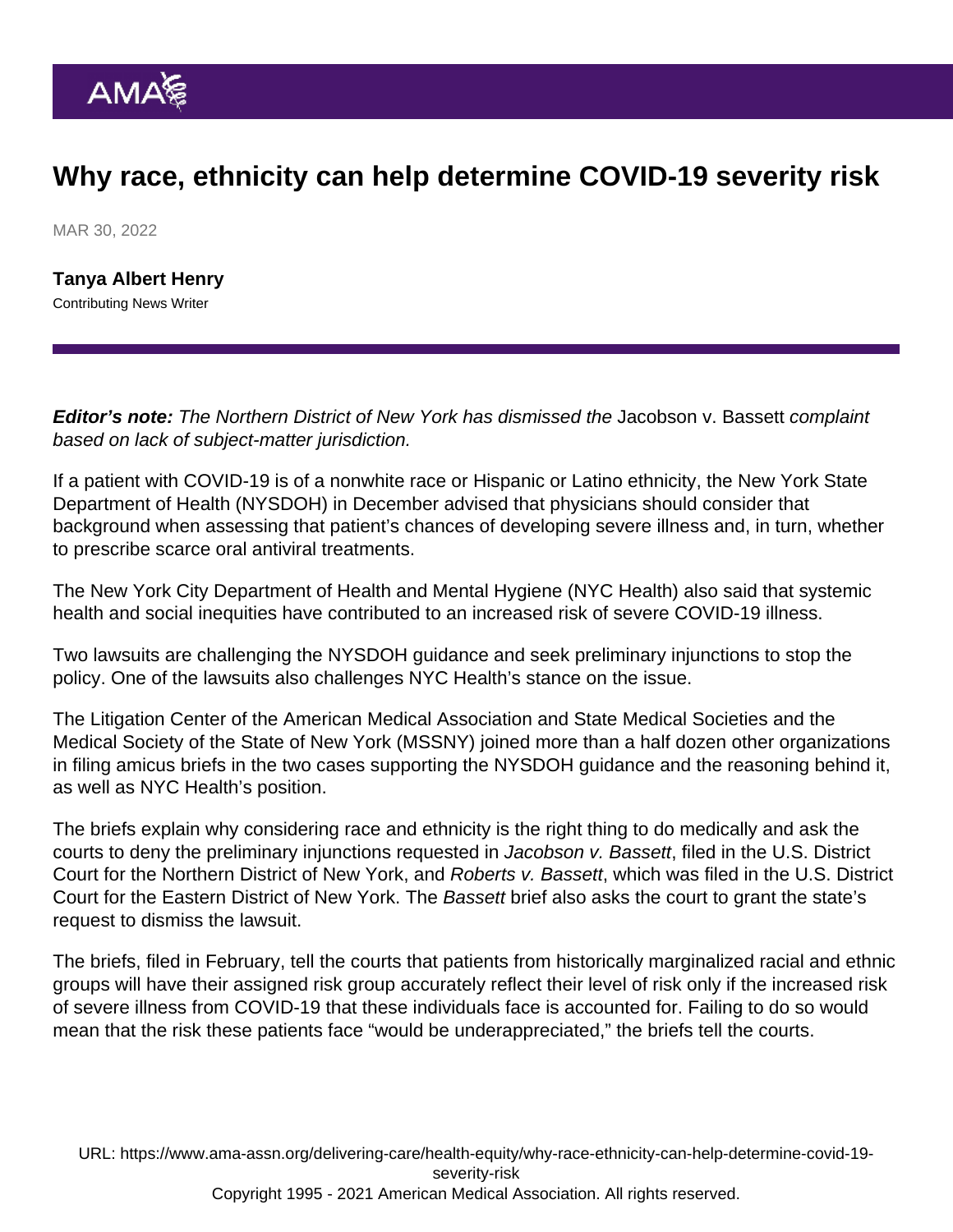Find out more about the cases in which the [AMA Litigation Center is providing assistance](https://www.ama-assn.org/health-care-advocacy/judicial-advocacy/litigation-center-cases) and learn about the [Litigation Center's case-selection criteria.](https://www.ama-assn.org/health-care-advocacy/judicial-advocacy/litigation-center-case-selection-criteria)

## Acknowledging systemic inequities

Patients from historically marginalized racial and ethnic groups have disproportionately higher rates and severity of medical conditions that increase the risk of developing severe COVID-19 symptoms, the briefs tell the courts, citing relevant research.

For example, in New York state, Black people comprised 16% of the population but accounted for 22% of COVID-19 deaths, a 2020 study showed. As of March 2021, the COVID-19 hospitalization rate for Asian Americans in New York was 2.5 times that of white New Yorkers. Meanwhile, Black patients saw hospitalization rates 4.2 times higher and Latinx patients saw rates 3.8 times higher. Latinx is a gender-neutral term used to describe people with Latin American heritage.

"Although race is not an inherent genetic or biological trait and therefore does not genetically contribute to a higher risk of medical conditions, there is no serious medical or public health dispute that longstanding systemic health and social factors have led to a disproportionally higher burden of COVID-19," the briefs say.

The nation's long history of racist policies has led to adverse outcomes for historically marginalized racial and ethnic groups. This includes segregation and persistent inequities in housing, employment, access to health care and other life opportunities.

"Crucially," the briefs say, "these systemic inequities manifest in an increased risk of developing severe COVID-19 symptoms relative to whites—a risk that is not captured by other immediately observable information such as age, vaccination status and presence of underlying medical conditions," making it important for the courts to uphold the NYSDOH guidance on the risk factors doctors should consider when treating COVID-19 patients.

In the Roberts case, the Eastern District of New York dismissed the plaintiffs' complaint in mid-March, holding that they do not have standing to bring their claims against the city and state.

According to the court, "Plaintiffs have not explained how nonbinding guidance that directs medical practitioners to consider race and ethnicity as one factor in prescribing the treatments impacts them in some concrete and particularized manner."

The court also held that the plaintiffs failed to allege an injury that was actual or imminent, failed to show their alleged injury was traceable to the defendants, and failed to show that enjoining the guidance would redress their alleged injury.

URL: [https://www.ama-assn.org/delivering-care/health-equity/why-race-ethnicity-can-help-determine-covid-19](https://www.ama-assn.org/delivering-care/health-equity/why-race-ethnicity-can-help-determine-covid-19-severity-risk) [severity-risk](https://www.ama-assn.org/delivering-care/health-equity/why-race-ethnicity-can-help-determine-covid-19-severity-risk) Copyright 1995 - 2021 American Medical Association. All rights reserved.